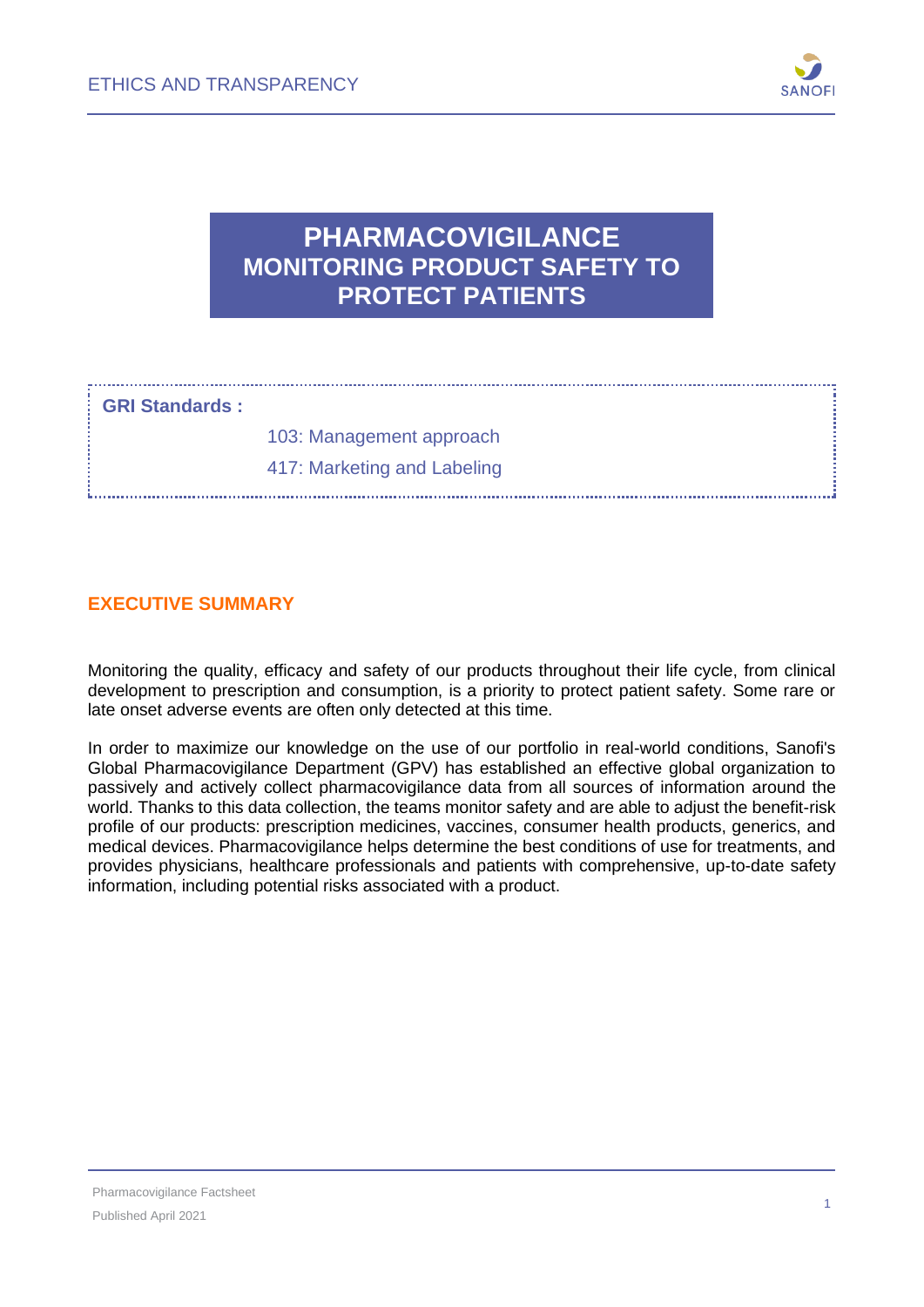# **TABLE OF CONTENTS**

| 3. A BEST-IN-CLASS PHARMACOVIGILANCE ORGANIZATION3 |
|----------------------------------------------------|

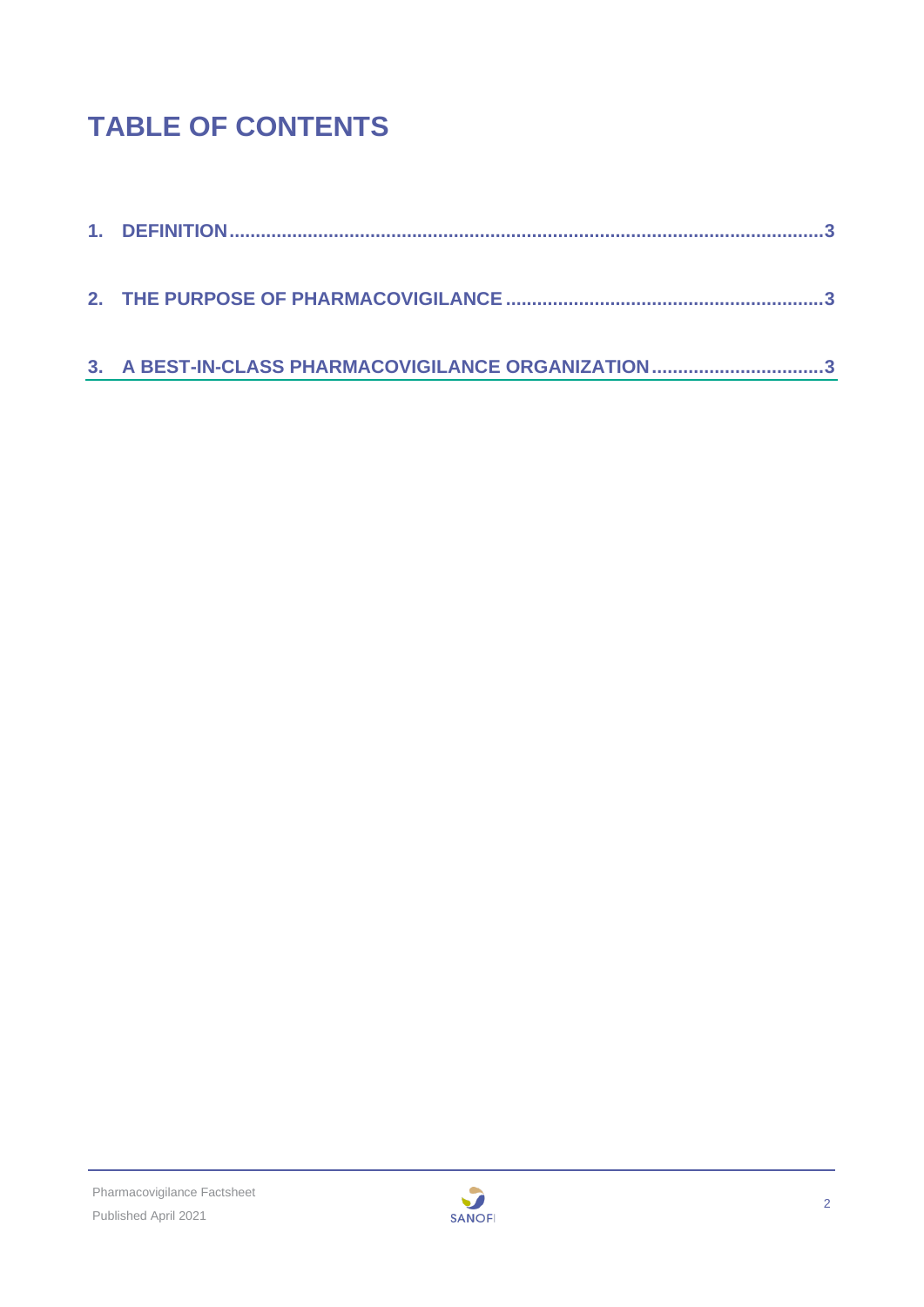#### <span id="page-2-0"></span>**1. DEFINITION**

Pharmacovigilance is the process of monitoring the safety and contributing to the continuous assessment of the benefit-risk profile of our products at every stage of their life cycle.

#### <span id="page-2-1"></span>**2. THE PURPOSE OF PHARMACOVIGILANCE**

The diagram below summarizes the purpose of pharmacovigilance in an international pharmaceutical company in line with regulatory requirements :





#### <span id="page-2-2"></span>**3. A BEST-IN-CLASS PHARMACOVIGILANCE ORGANIZATION**

The Global Pharmacovigilance (GPV) organization at Sanofi is responsible for managing all pharmacovigilance tasks and activities worldwide. GPV is the reference center of excellence for conducting health and safety surveillance duties of all Sanofi medicinal products as a marketing authorization holder or as a sponsor. As per Sanofi's Chief Safety Officer, the key aspiration of GPV is to be a cutting-edge safety organization, to enable Sanofi to optimize the monitoring of the benefitrisk of its therapies, so we can serve better our prescribers and safeguard our patients.

Our view is that a corporate culture that aligns safety and risk management with the corporate business strategy is key for operating best in class pharmacovigilance. Sanofi considers that the risk of occurrence of misaligned priorities between a company's responsibility to shareholders and corporate social responsibility (CSR) duties may prevent it from fully upholding pharmacovigilance obligations toward external stakeholders.

The framework of our Pharmacovigilance operating governance model consists of transversal and multidisciplinary safety governance teams comprised of both empowered and senior decisionmaking individuals with safety, ethics, legal, scientific, medical, clinical and regulatory skillsets.

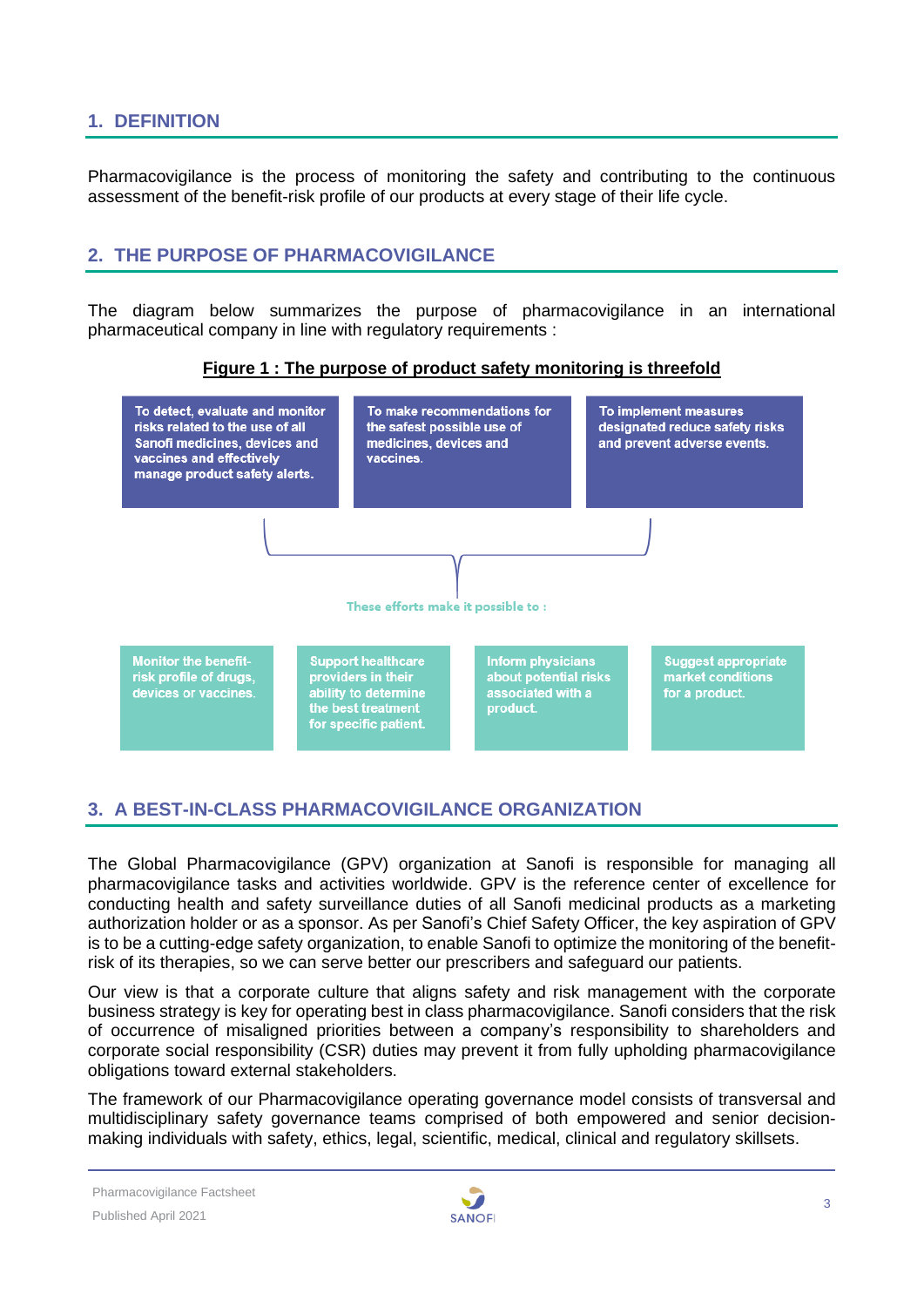The Global Pharmacovigilance Organization (GPV) commits to ensuring that safety information about our portfolio of medicinal therapies brought to the marketplace is :

- Appropriately updated to reflect advancements in knowledge ;
- Compliant with high ethical and transparency standards to protect patient safety ;
- Consistent with legal and most stringent regulatory obligations ;
- Reliable and Reconcilable ;
- Regulatory Inspection-robust.

Our high-performing safety governance operating model set-up includes :

- Driven senior leadership :
- Patient centric model approach :
- Structured Benefit-Risk Approach of our portfolio ;
- Integration of pharmacovigilance into corporate policies ;
- A transversal, cross-functional design organization empowering the in-house stakeholders for protecting patient safety ;
- One integrated organization comprised of both globally and locally qualified personnel in Pharmacovigilance :
- Qualification of our service providers :
- One Integrated Pharmacovigilance System worldwide ;
- Edge technology driven with One GPV toolbox ;
- Onboarding of highly specialized scientific and medical people with in-depth, potential safety signals identification and data-driven analysis capabilities ;
- Dedicated strategic training capabilities in Pharmacovigilance ;
- One model of operational excellence for decision-making based on the assessment of highquality safety data ;
- Use of edge techniques and excellence in safety sciences :
	- > Signal detection, visualization and adjudication ;
	- > Benefit Risk Assessment ;
	- > Risk best approach identification and determination of risk dimensions ;
	- > Efficiency of risk minimization measures.
- A robust multidisciplinary core safety information assessment :
	- > From signal detection to patient's leaflet, end to end ;
	- > Label alignment worldwide: from signal detection to labeling implementation, end to end.
- Robust escalation processes to empowered multidisciplinary groups of people qualified for the assessment of adjudicated safety concerns ;
- Robust and secured channels of communication concerning the benefit-risk profiles of our products, to protect patient safety.